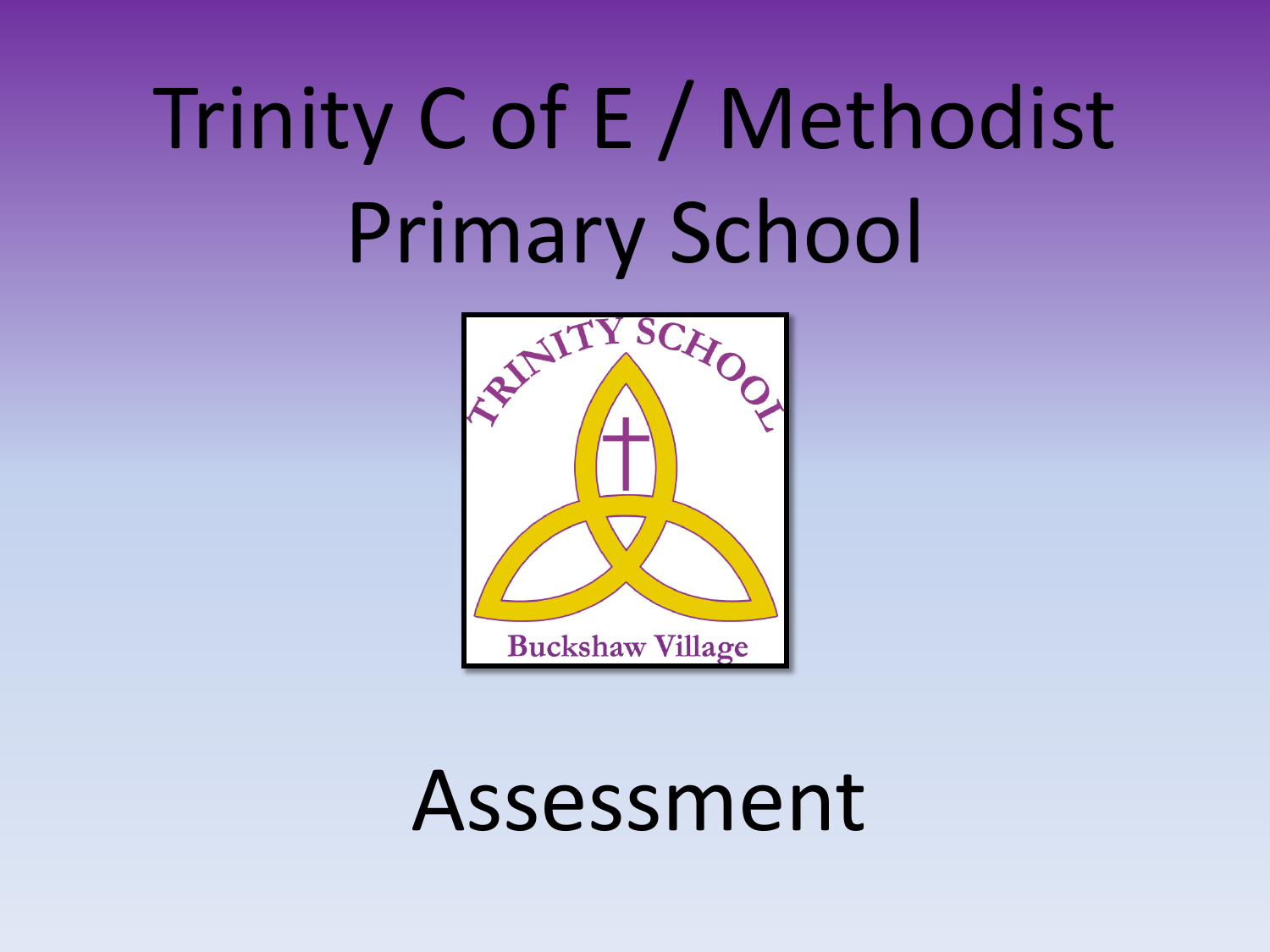### **Background**

- September 2014 New National Curriculum
- Year 1, Year 2, Lower KS2, Upper KS2
- *Year 2 and Year 6 exempt this year (SATs)*
- New Curriculum didn't come with any National Assessment tools
- Government gave schools a transition year to move to their own method of Assessment
- All Primary schools are required to have a new system in place by September 2015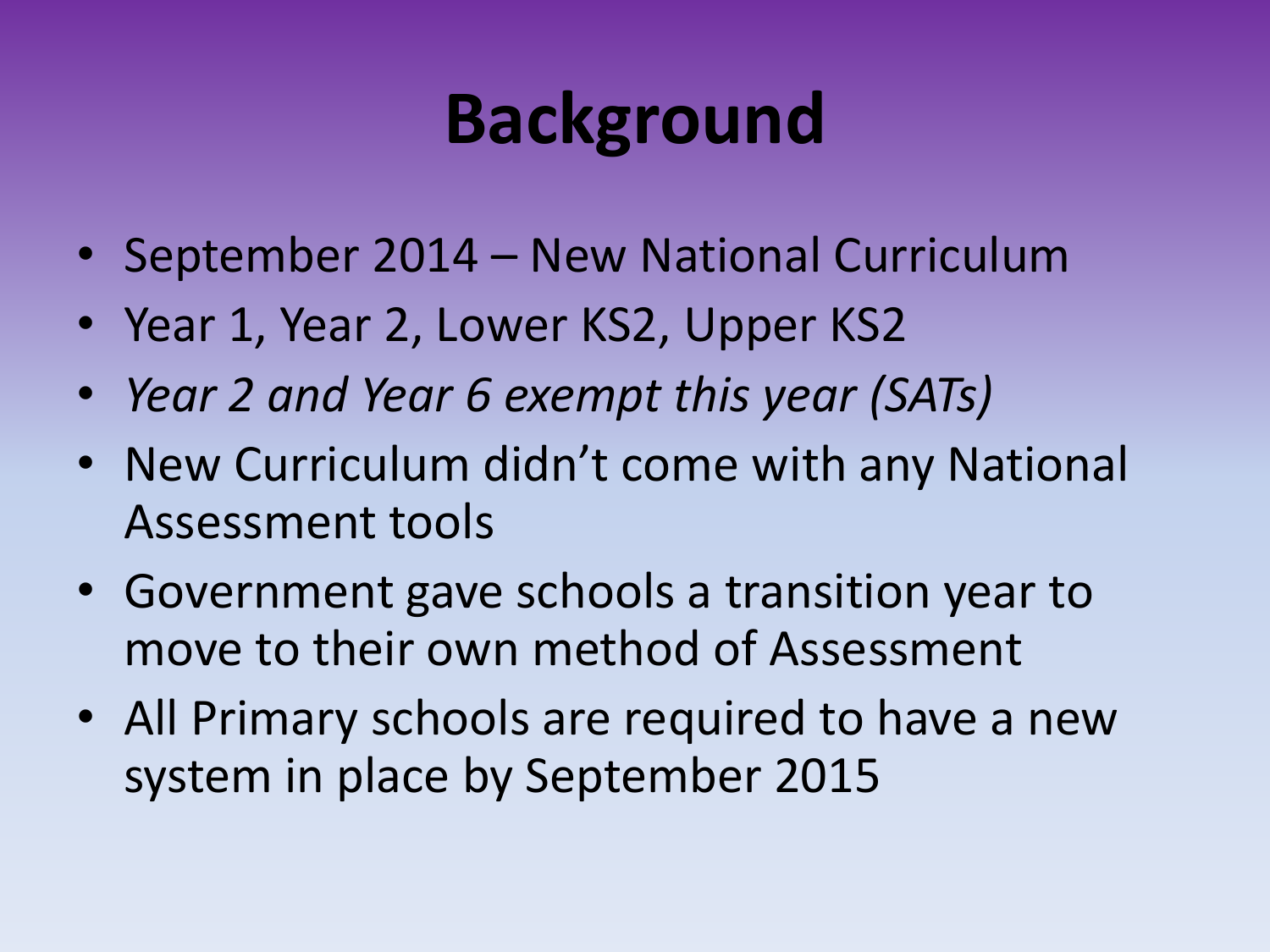#### **Life Without Levels**

- Replaces the way we currently assess children in Years 1 to 6 (1c, 1b, 1a, 2c, 2b, 2a ...)
- Children's progress is assessed 3 times a year using KLIPS (Key Learning in Primary Schools)
- KLIPS is a Lancashire based system and is being used by many of the schools we work with in our Cluster Group
- Assessment system is worked on a % basis at different points of the year and enables us to see if your child is on track for the end of year expectations
- Daily Teacher assessments will continue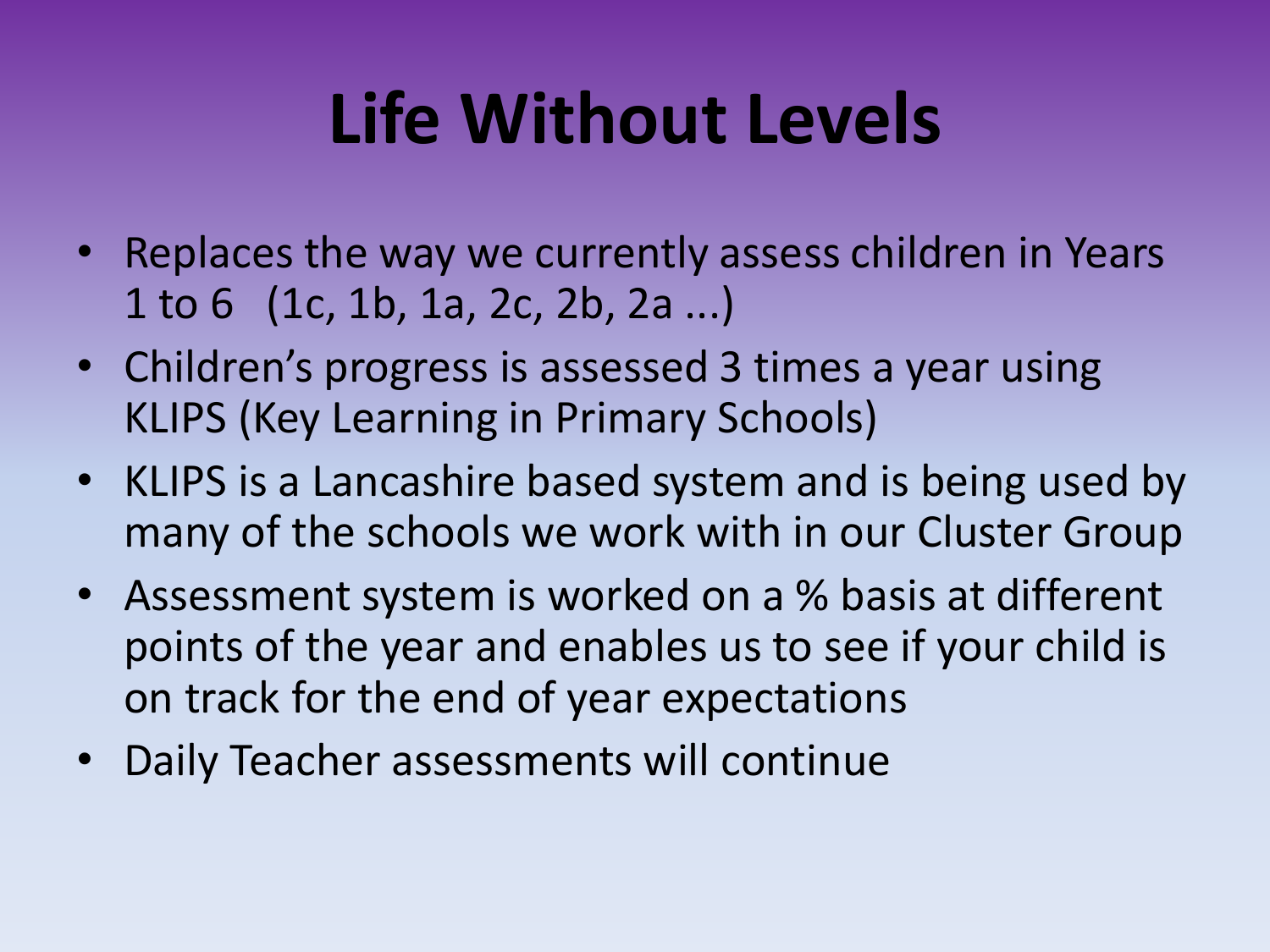#### **What Happens Now?**

- Parents Evening in February
	- Years 1, 3, 4 and 5: Two judgements score at the end of Autumn term (2b, 3c, etc) and whether they are working at 'Year Group Expectations'
	- Years 2 and 6: Old sub level system (2b, 2a, 4b, 4a)
- Summer term reports
	- Years 1, 3, 4 and 5: Reported on 'Year Group Expectations' (Letter explaining wording will be sent)
	- Years 2 and 6: Old sub level system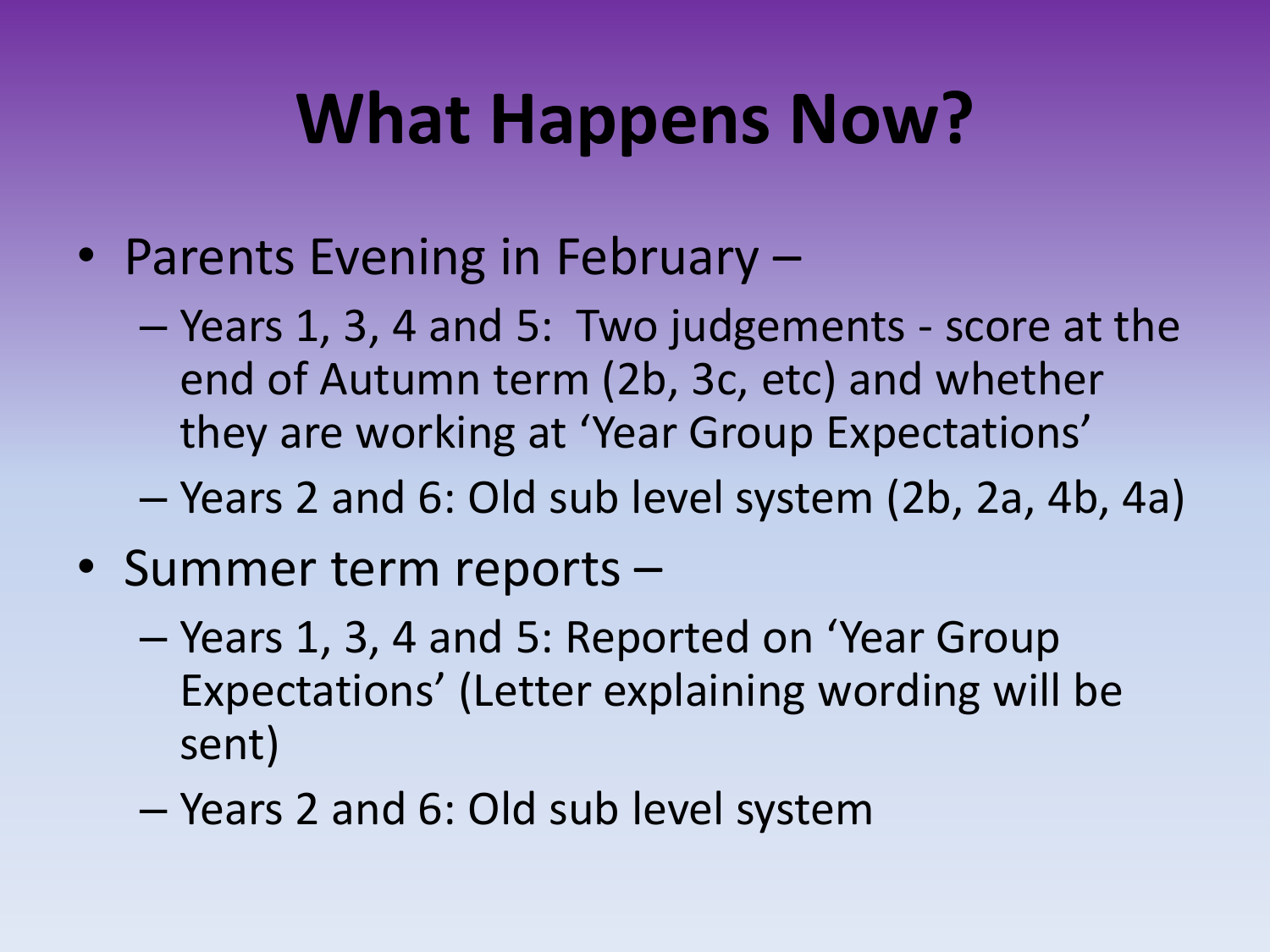# **Pupil Progress**

- The majority of children will be working within Year Group Expectations
- Children will have individual targets as they did before
- There is provision for children to move on to the next Year Group Curriculum however there has to be evidence of a 'broadening and deepening' of knowledge in the current Year Group Curriculum
- Children who are working below Year Group Expectations or who have SEN will be working on the appropriate Year Group Curriculum – they will not be held back a year!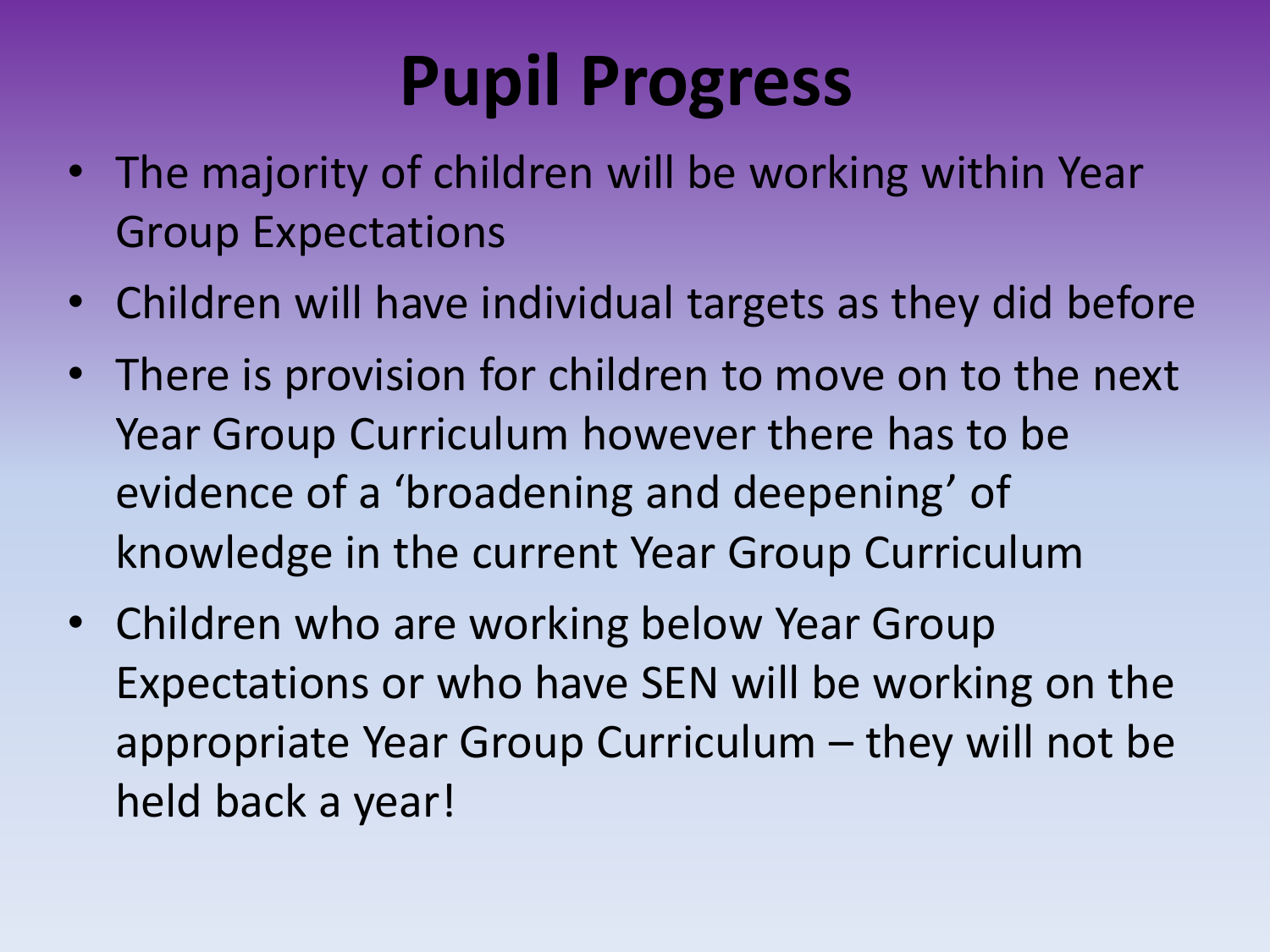#### **The Future?**

- Year 2 and Year 6 'Year Group Expectations' from September 2015
- Reporting of KS1 and KS2 SATs scores in 2016?
	- *Proposal for Performance Descriptors (Oct 2014) - Reported against 'National Standard' (Final decision to be published in September 2015)*
- Year 6 transition?